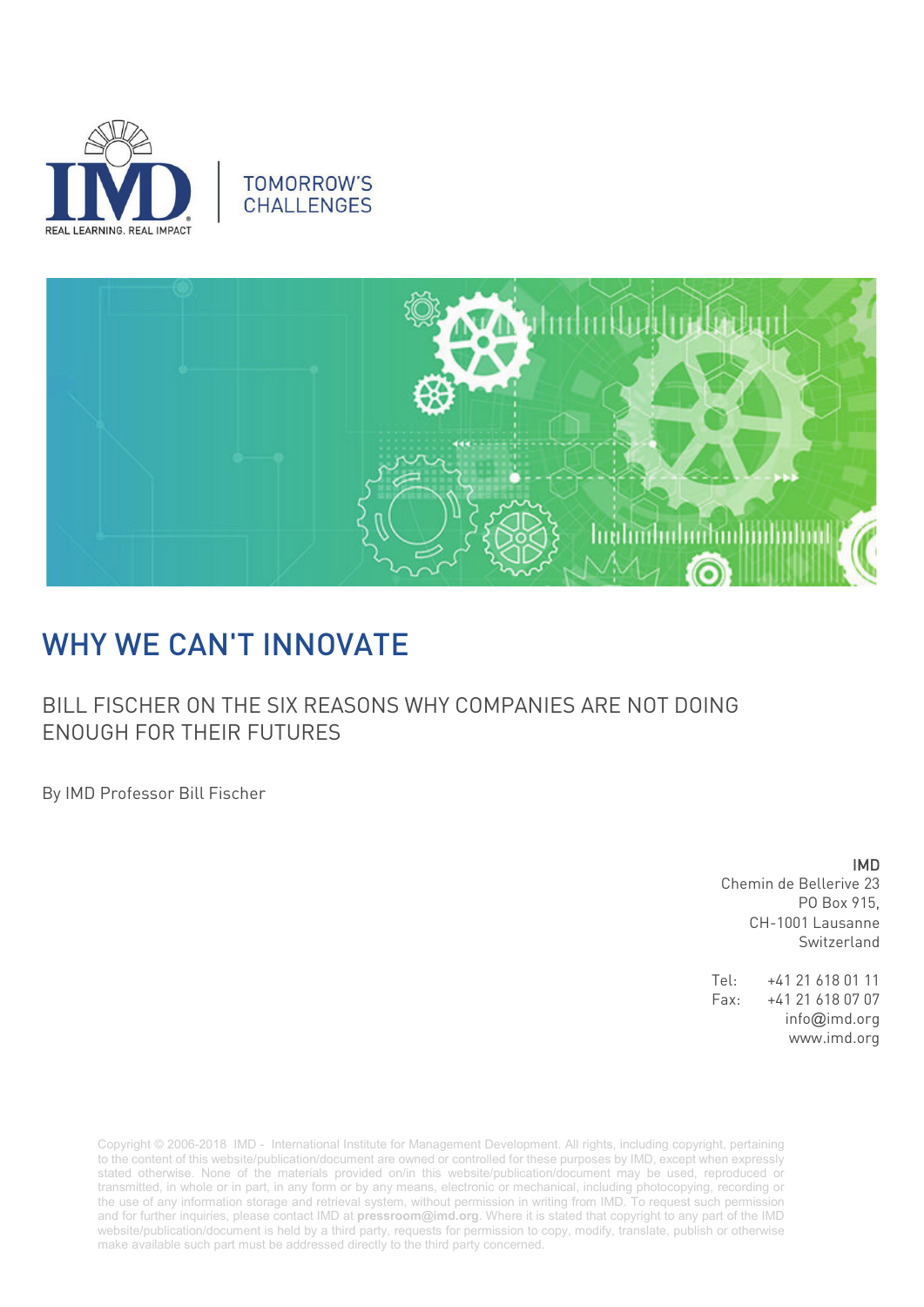**"**Ad Hoc, slow, short-term, insular." That's the overall characterization of corporate innovation processes that appears in a recent ["State of Innovation" report by CB Insights,](https://www.cbinsights.com/research-state-of-innovation-report) based on a survey of 677 Corporate Strategy executives. While a lot about the identity of the firms in the sample remains unknown, the conclusions appear reasonable and support familiar reasons for alarm. Despite 41% of the respondents admitting that their firms are "at extreme risk of disruption," 78% of innovation portfolios are allocated to continuous innovation instead of disruptive risks. It's a phenomenon we see daily: we are at risk, we know it and yet we choose not to respond in an appropriate fashion. The reasons why for such paradoxical behavior are not addressed in the CB Insights report, but I believe that they can be gleaned from numerous conversations that we have had with a wide variety of corporate executives.

Winning the future through innovation is not an alien idea to most imperiled market-leading incumbents. My experience is that they full-well understand the risks that they face from outsiders, they also are totally aware that only disruptive innovation will save them from those who intend to disrupt from outside and they are well-versed in such fashionable practices as design thinking, lean startups and open-innovation. We are talking about smart, successful managers in well-respected companies, after all. They know their craft well; but they just can't innovate! It's not their fault, they tell me; they are [ready, willing and able,](https://www.forbes.com/sites/billfischer/2011/06/03/ready-fire-aim/#7f6d528a3039) but too many forces conspire against them. Try as they may, and they do try they say, it is simply impossible to innovate in their situations. I think that they are telling me the truth as they see it, but I also think that they see it wrong. Let's look at some of the most familiar reasons that we are told account for innovation not being pursued or not being possible to do:

- **"We know the customer well. We'll know when they want something new."** In fact, this is almost never true. The number of executives that I work with in B2B or B2C industries that are really up-to-date with their customers' needs is incredibly small, and the notion of a customer journey is something that is not commonly articulated, especially in B2B markets. A colleague told me that last week, among a group of 45 senior executives in a Scandinavian B2B market leader, only 12 had ever been to a customer site. How can we be customer-experience-centric if we have no first-hand familiarity with what this means, or how it works?
- **"The future is forever, but the present is this quarter."** I hear this frequently. We are so short-term results driven that we are forced to put off for the future good ideas whose time has come. The growing problem with this, among so many, is that today's future is shorter than it used to be. With accelerating innovation cycles, industry convergence and lower barriers to entry, S-curves are shortening, and, as a result, the future is advancing quicker.
- **There's no sense of urgency.** This is almost never explicitly articulated, but you can feel it in the cadence of the company's work, or the recognition that the short run is always trumping the long. This affects nearly every aspect of an organization's life. When BCG speaks of organizational *vitality,* it emphasizes the that [the vital company](https://www.bcg.com/publications/2018/vital-companies-think-act-thrive.aspx) builds its future through developing growth options, which are generated by top management thinking differently and the firm supporting this new thinking by investing in the right capabilities. Companies without a sense of urgency don't do such things. As a result, they have few, if any, real growth options.
- **"I'm not in the innovative group."** Too many of the organizations that we see are so tiedup in their organizational structures, processes and ownerships that they are unable to recognize and harness the innate creativity that resides within their workforce. Turf-battles, expertise domains, certification, and assumptions about appropriate experience all get in the way of addressing an innovation challenge in the most effective way possible. In all too many instances, "innovation resumes" are studied with the attention typically accorded to filling a seat in a classical symphony orchestra, while jazz and rock groups who are also filled with considerable talent, succeed on the basis of what someone can do next, not what they did in the past. Frequently, the least impressive innovation groups are the ones most insular and procedural in terms of hiring.